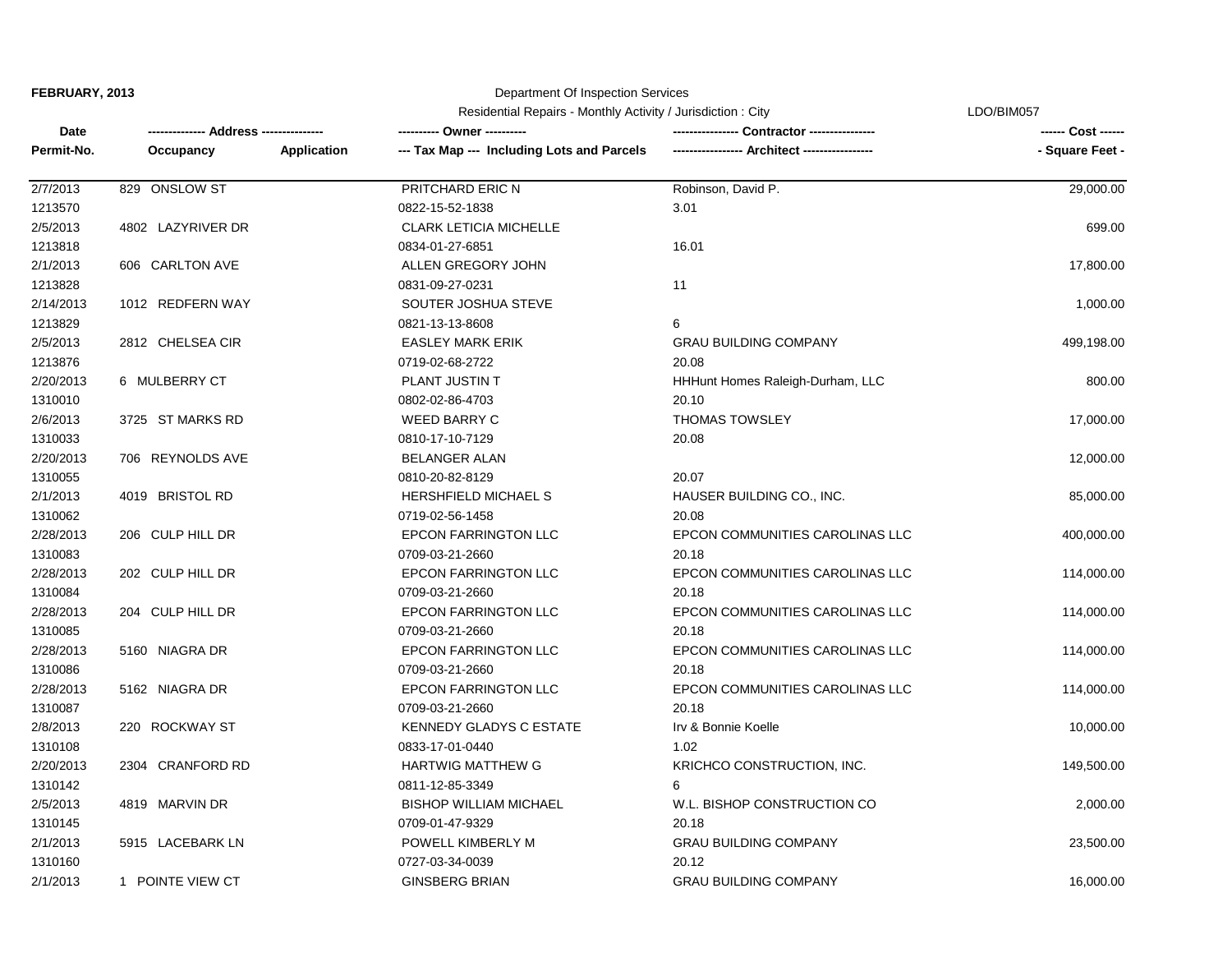1310271

1310294

1310299

#### Department Of Inspection Services

Residential Repairs - Monthly Activity / Jurisdiction : City

|            |                                      | Residential Repairs - Monthly Activity / Jurisdiction : City | LDO/BIM057                                 |                                                       |                    |
|------------|--------------------------------------|--------------------------------------------------------------|--------------------------------------------|-------------------------------------------------------|--------------------|
| Date       | ------------- Address -------------- |                                                              | ---------- Owner ----------                |                                                       | ------ Cost ------ |
| Permit-No. | Occupancy                            | Application                                                  | --- Tax Map --- Including Lots and Parcels | ----------------- Architect -----------------         | - Square Feet -    |
| 1310161    |                                      |                                                              | 0718-02-89-6660                            | 20.11                                                 |                    |
| 2/13/2013  | 1115 WATTS ST                        |                                                              | <b>EDDY MATTHEW K</b>                      | MARLOWE, DOUGLAS W.                                   | 8,475.00           |
| 1310162    |                                      |                                                              | 0822-15-63-2440                            | 3.01                                                  |                    |
| 2/5/2013   | 3805 DARBY RD                        |                                                              | ATWATER BRETT D                            | Pruitt Building Co.                                   | 330,000.00         |
| 1310187    |                                      |                                                              | 0719-01-39-6351                            | 20.08                                                 |                    |
| 2/26/2013  | 2604 ROSS RD                         |                                                              | RODRIGUEZ ROLANDO                          |                                                       | 1,000.00           |
| 1310200    |                                      |                                                              | 0841-10-46-0049                            | 18.02                                                 |                    |
| 2/8/2013   | 2007 ATHENS AVE                      |                                                              | CHESTNUT HAROLD L                          | CAROLINA RESTORATION SERVICES                         | 1,200.00           |
| 1310203    |                                      |                                                              | 0830-10-35-5709                            | 20.09                                                 |                    |
| 2/1/2013   | 1202 WILLOWDALE DR                   |                                                              | <b>EDWARDS BONNIE</b>                      | THD AT-HOME SERVICES, INC.                            | 7,698.00           |
| 1310240    |                                      |                                                              | 0820-19-52-5196                            | 20.09                                                 |                    |
| 2/1/2013   | 3822 NOTTAWAY RD                     |                                                              | SHAFFER LEE P                              | VILLAGE BLDG CO INC.                                  | 24,200.00          |
| 1310252    |                                      |                                                              | 0719-01-16-8960                            | 20.08                                                 |                    |
| 2/14/2013  | 112 E TRINITY AVE                    |                                                              | PARRISH WILLIE D                           | Bull City Custom Carpentry (Brian McCarthy, LLC, T/A) | 104,500.00         |
| 1310256    |                                      |                                                              | 0832-17-10-6705                            | $\overline{2}$                                        |                    |
| 2/7/2013   | 4110 CARVER ST                       |                                                              | <b>GALLIS HARRY A</b>                      |                                                       | 1,500.00           |
| 1310257    |                                      |                                                              | 0813-03-24-3519                            | 17.07                                                 |                    |
| 2/5/2013   | 2120 ENGLEWOOD AVE                   |                                                              | MUKHERJEE SHAYAN                           | DISASTER ONE INC.                                     | 8,500.00           |
| 1310263    |                                      |                                                              | 0822-13-14-5707                            | 4.01                                                  |                    |
| 2/5/2013   | 517 WILDWOOD DR                      |                                                              | DAMERON BILLY WAYNE                        | <b>CAROLINA CUSTOM BUILDERS</b>                       | 24,000.00          |
| 1310264    |                                      |                                                              | 0824-01-35-0453                            | 16.03                                                 |                    |
| 2/6/2013   | 5 TULIP TREE CT                      |                                                              | <b>FORTE PAUL JR</b>                       | PATIO ENCLOSURES, INC.                                | 27,176.00          |
| 1310265    |                                      |                                                              | 0846-03-35-2084                            | 21                                                    |                    |
| 2/14/2013  | 215 KINSALE DR                       |                                                              | <b>HAVLIN KATHLEEN A</b>                   | White Building, Inc.                                  | 3,400.00           |
| 1310269    |                                      |                                                              | 0709-03-02-6457                            | 20.18                                                 |                    |

| 1310264   |                            | 0824-01-35-0453              | 16.03                           |           |
|-----------|----------------------------|------------------------------|---------------------------------|-----------|
| 2/6/2013  | 5 TULIP TREE CT            | FORTE PAUL JR                | PATIO ENCLOSURES, INC.          | 27,176.00 |
| 1310265   |                            | 0846-03-35-2084              | 21                              |           |
| 2/14/2013 | 215 KINSALE DR             | HAVLIN KATHLEEN A            | White Building, Inc.            | 3,400.00  |
| 1310269   |                            | 0709-03-02-6457              | 20.18                           |           |
| 2/14/2013 | 1404 COUNTRY CLUB DR       | <b>FREEMAN BRYAN S</b>       | EUDY, KEITH                     | 10,200.00 |
| 1310271   |                            | 0804-02-75-5661              | 16.04                           |           |
| 2/5/2013  | 107 CHANCELLORS RIDGE DR   | <b>MAUNEY CEDRIC LAMONT</b>  | SCHREIBER CONSTRUCTION          | 22,128.00 |
| 1310284   |                            | 0717-01-36-2465              | 20.12                           |           |
| 2/5/2013  | 6 EASTWIND PL              | SUFFERN EDWARD S             | RICKY BARON MATHENA             | 35,350.00 |
| 1310285   |                            | 0708-04-53-1336              | 20.12                           |           |
| 2/14/2013 | SPENCER ST<br>2721         | ANDERSON CHARLES A           | W.D. OSBORNE GENERAL CONTRACTOR | 24,000.00 |
| 1310294   |                            | 0811-19-51-8805              | 6                               |           |
| 2/6/2013  | 1206 MORELAND AVE          | STATE EMPLOYEES CREDIT UNION | PENNY, GARY WAYNE               | 37,555.00 |
| 1310299   |                            | 0821-14-34-3500              | 5                               |           |
| 2/7/2013  | <b>WILSHIRE DR</b><br>2207 | <b>CURTIS CLAUDIA</b>        | THD AT-HOME SERVICES, INC.      | 8,033.00  |
| 1310305   |                            | 0820-07-59-4563              |                                 |           |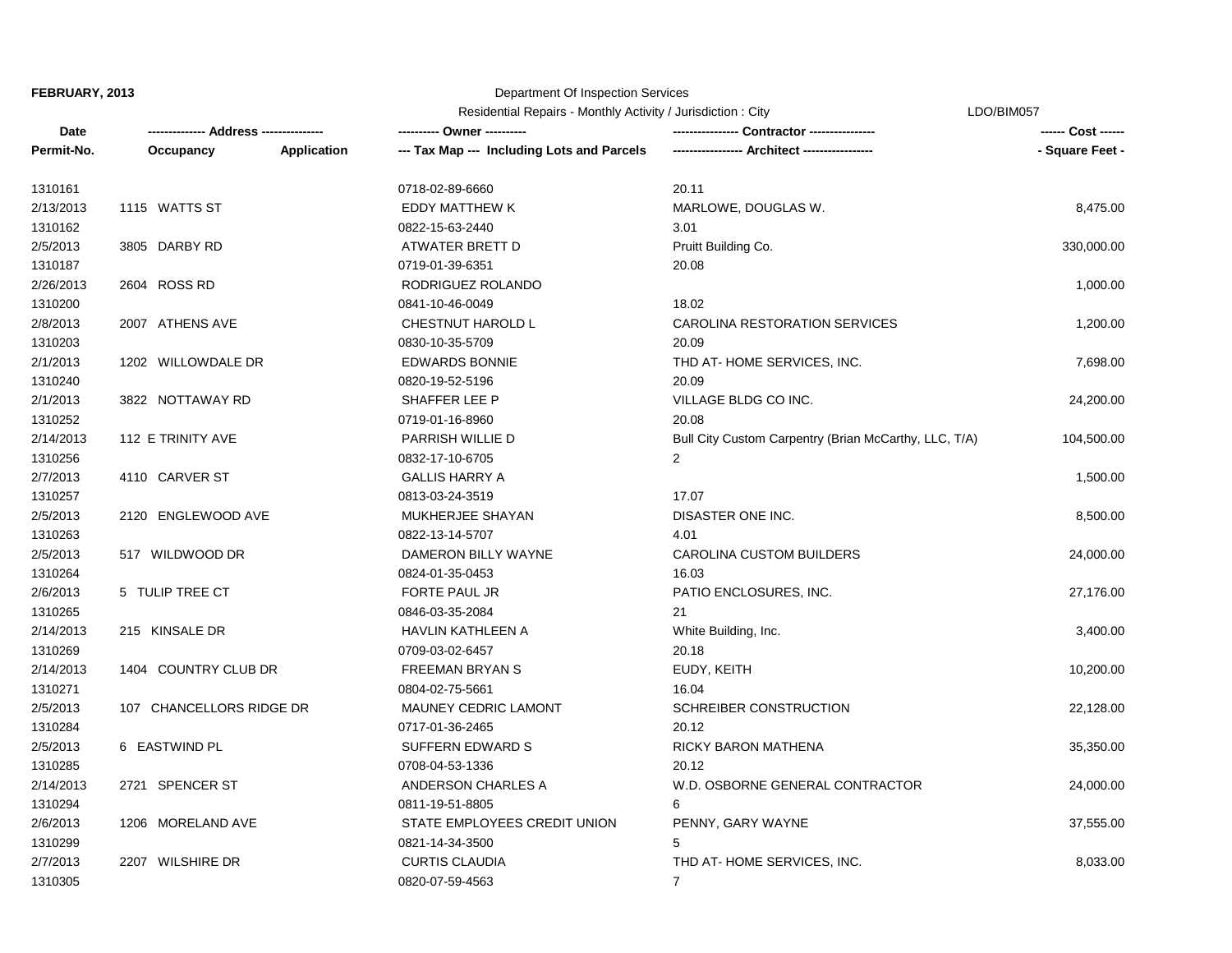# Department Of Inspection Services

Residential Repairs - Monthly Activity / Jurisdiction : City

LDO/BIM057

| Date       | ------------- Address -------------- |                    | ---------- Owner ----------                |                                                | ------ Cost ------ |
|------------|--------------------------------------|--------------------|--------------------------------------------|------------------------------------------------|--------------------|
| Permit-No. | Occupancy                            | <b>Application</b> | --- Tax Map --- Including Lots and Parcels |                                                | - Square Feet -    |
| 2/7/2013   | 2957 FRIENDSHIP RD                   |                    | <b>FARLING LISA</b>                        | DODSON CONSTRUCTION CO., INC.                  | 81,405.00          |
| 1310306    |                                      |                    | 0801-04-92-9418                            | 20.17                                          |                    |
| 2/28/2013  | 4009 ST MARKS RD                     |                    | <b>HANSON MICHAEL W</b>                    | NORTH CAROLINA CUSTOM CONSTRUCTION, LLC        | 35,000.00          |
| 1310320    |                                      |                    | 0719-01-18-1334                            | 20.08                                          |                    |
| 2/20/2013  | 105 ASHWORTH DR                      |                    | PEREZ-HEYDRICH CARLOS I                    | <b>CDBNC</b>                                   | 21,800.00          |
| 1310322    |                                      |                    | 0709-02-98-2367                            | 20.18                                          |                    |
| 2/25/2013  | 3904 CHIPPENHAM RD                   |                    | OBRIEN CAROL L                             | MULBERRY RESTORATION                           | 63,000.00          |
| 1310325    |                                      |                    | 0709-02-98-7888                            | 20.08                                          |                    |
| 2/21/2013  | 6729 FALCONBRIDGE RD                 |                    | <b>BACK MARY S</b>                         | Paul S. Smith                                  | 2,880.00           |
| 1310333    |                                      |                    | 0708-03-33-3051                            | 20.12                                          |                    |
| 2/21/2013  | 1824 FOREST RD                       |                    | FOUREMAN GARY L                            | <b>CLASSIC STRUCTURES</b>                      | 7,500.00           |
| 1310335    |                                      |                    | 0822-06-38-9482                            | 4.01                                           |                    |
| 2/27/2013  | 1219 MORELAND AVE                    |                    | STATE EMPLOYEES CREDIT UNION               | PENNY, GARY WAYNE                              | 31,210.00          |
| 1310337    |                                      |                    | 0821-14-34-4225                            | 5                                              |                    |
| 2/27/2013  | 1219 MORELAND AVE                    |                    | STATE EMPLOYEES CREDIT UNION               | PENNY, GARY WAYNE                              | 30,200.00          |
| 1310339    |                                      |                    | 0821-14-34-4225                            | 5                                              |                    |
| 2/10/2013  | 306 KINSALE DR                       |                    | <b>FRACKOVIAK JOHN</b>                     | <b>FREYS BUILDING &amp; REMODELING COMPANY</b> | 9,900.00           |
| 1310341    |                                      |                    | 0709-03-12-0311                            | 20.18                                          |                    |
| 2/11/2013  | 2 PEARCE PL                          |                    | PORTER JOHN                                | REGIONAL WATERPROOFING CO INC                  | 6,197.00           |
| 1310351    |                                      |                    | 0835-03-41-9084                            | 16.01                                          |                    |
| 2/20/2013  | 909 LITTLELEAF LN                    |                    | <b>HOBSON IAN M</b>                        | Deep South Building Company Inc.               | 17,625.00          |
| 1310354    |                                      |                    | 0727-03-33-2938                            | 20.12                                          |                    |
| 2/14/2013  | 4304 HULON DR                        |                    | HOLLOWELL LINDA A                          | Iron Eagle Builders, Inc.                      | 16,000.00          |
| 1310356    |                                      |                    | 0800-01-36-6718                            | 20.17                                          |                    |
| 2/7/2013   | 648 W CLUB BLVD                      |                    | <b>BYRNE JENNIFER E</b>                    |                                                | 100.00             |
| 1310363    |                                      |                    | 0822-12-85-7165                            | 3.01                                           |                    |
| 2/11/2013  | 1007 MORNING GLORY AVE               |                    | <b>SMITH JANICE LYNN</b>                   | Snooky Sroczynski                              | 6,200.00           |
| 1310364    |                                      |                    | 0831-10-25-8023                            | 11                                             |                    |
| 2/12/2013  | 3009 WILD MEADOW DR                  |                    | CHAUNCEY PETER W                           | BERINI, JOE F., CONST. CO.                     | 5,000.00           |
| 1310373    |                                      |                    | 0813-16-83-8591                            | 17.07                                          |                    |
| 2/14/2013  | 1312 GEORGIA AVE                     |                    | EL-GENK HUSSEN M                           | PARKER, DAVID R.                               | 74,470.00          |
| 1310386    |                                      |                    | 0812-12-95-8952                            | 4.01                                           |                    |
| 2/15/2013  | 214 KINSALE DR                       |                    | ELKINS-WILLIAMS STEPHEN TYLER              | Carolinian Homes, Inc.                         | 11,500.00          |
| 1310387    |                                      |                    | 0709-03-02-6311                            | 20.18                                          |                    |
| 2/15/2013  | 4412 SUNNY CT                        |                    | DICKERSON CELIA HUNTER                     | <b>Reardon Renovations</b>                     | 22,500.00          |
| 1310393    |                                      |                    | 0803-04-84-5957                            | 17.07                                          |                    |
| 2/18/2013  | 3211 GIBSON RD                       |                    | <b>BULBROOK MARY JO</b>                    | THD AT-HOME SERVICES, INC.                     | 7,289.00           |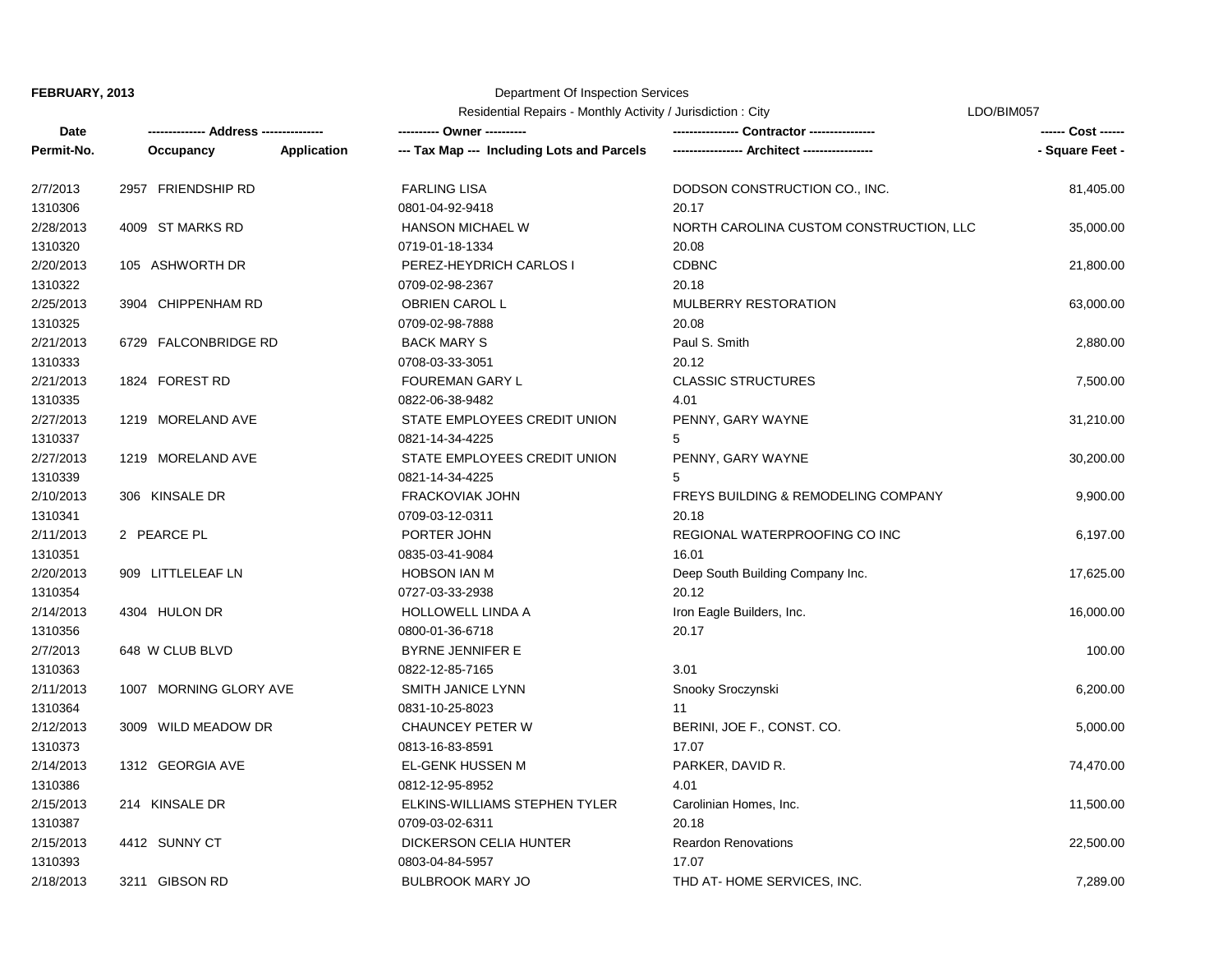# Department Of Inspection Services

Residential Repairs - Monthly Activity / Jurisdiction : City

LDO/BIM057

| Date       |                         |             | ---------- Owner ----------                | Contractor ----------------             | ------ Cost ------ |
|------------|-------------------------|-------------|--------------------------------------------|-----------------------------------------|--------------------|
| Permit-No. | Occupancy               | Application | --- Tax Map --- Including Lots and Parcels |                                         | - Square Feet -    |
| 1310395    |                         |             | 0840-02-79-7575                            | 18.04                                   |                    |
| 2/18/2013  | 5018 BUTTERNUT RD       |             | <b>GORDON CHRISTOPHER</b>                  | CHAPEL HILL DESIGN                      | 40,000.00          |
| 1310396    |                         |             | 0709-01-37-0663                            | 20.18                                   |                    |
| 2/18/2013  | 3711 STONEYBROOK DR     |             | <b>KUNZ CHARLES T</b>                      | MEYERS, L.E. BUILDERS, INC.             | 114,900.00         |
| 1310404    |                         |             | 0813-03-41-5356                            | 17.05                                   |                    |
| 2/14/2013  | 511 GRANT ST            |             | JOHN AVERY BOYS AND GIRLS                  | DPR Construction, A General Partnership | 1,000.00           |
| 1310405    |                         |             | 0831-13-13-7259                            | 14                                      |                    |
| 2/21/2013  | 205 SAGERVIEW WAY       |             | TOLL NC LP                                 | ROBIE CLIFTON                           | 6,800.00           |
| 1310412    |                         |             | 0717-02-66-4084                            | 20.12                                   |                    |
| 2/20/2013  | 607 CROSSING DR         |             | <b>JONES GREGORY</b>                       | THD AT-HOME SERVICES, INC.              | 5,433.00           |
| 1310413    |                         |             | 0850-02-68-3158                            | 18.05                                   |                    |
| 2/21/2013  | 109 ASHWORTH DR         |             | <b>BREEN MOIRA FRANCES</b>                 | Harr, Kevin Anthony                     | 2,500.00           |
| 1310428    |                         |             | 0709-02-98-1299                            | 20.18                                   |                    |
| 2/15/2013  | 2705 OMAH ST            |             | HABITAT FOR HUMANITY OF DURHAM             | GIBBS GRADING, INC.                     | 1,000.00           |
| 1310429    |                         |             | 0823-17-00-2587                            | 17.05                                   |                    |
| 2/21/2013  | 118 CALLANDALE LN       |             | PENNINGTON LEWIS C                         |                                         | 4,300.00           |
| 1310437    |                         |             | 0840-04-92-6788                            | 18.05                                   |                    |
| 2/22/2013  | 2501 CHERRY BLOSSOM DR  |             | <b>WEAVER MARIANA</b>                      | Rochester Contracting Network Inc.      | 27,378.04          |
| 1310442    |                         |             | 0759-03-24-8372                            | 18.05                                   |                    |
| 2/15/2013  | 3906 FAYETTEVILLE RD    |             | <b>OBOMANU TED</b>                         | Economy Waste Transit                   | 1,000.00           |
| 1310444    |                         |             | 0820-20-81-2011                            | 20.10                                   |                    |
| 2/25/2013  | 2506 TRYON RD           |             | <b>SLOTKIN MATTHEW B</b>                   | PARKER, DAVID R.                        | 123,150.00         |
| 1310445    |                         |             | 0811-13-03-9428                            | 20.17                                   |                    |
| 2/25/2013  | 8 DARTFORD CT           |             | WINDHAM ALAN K                             | FRANK COLE BUILDING CO                  | 9,500.00           |
| 1310449    |                         |             | 0708-01-35-8729                            | 20.12                                   |                    |
| 2/21/2013  | 1417 JAMES ST           |             | <b>SKYE ANDERA P</b>                       | Andrea Skye                             | 10,000.00          |
| 1310463    |                         |             | 0821-13-23-1661                            | 6                                       |                    |
| 2/26/2013  | 3520 RIDGE RD           |             | <b>KENNEDY CHRISTOPHER B</b>               | ROMEO GUEST ASSOC. INC                  | 83,787.00          |
| 1310465    |                         |             | 0801-04-80-6692                            | 20.17                                   |                    |
| 2/22/2013  | 4002 OLD CHAPEL HILL RD |             | <b>B WALLACE DESIGN AND</b>                | WALLACE, B. DESIGN & CONSTRUCTION       | 1,000.00           |
| 1310484    |                         |             | 0810-17-11-1222                            | 20.16                                   |                    |
| 2/22/2013  | 4004 OLD CHAPEL HILL RD |             | <b>B WALLACE DESIGN &amp;</b>              | WALLACE, B. DESIGN & CONSTRUCTION       | 1,000.00           |
| 1310485    |                         |             | 0810-17-11-0218                            | 20.16                                   |                    |
| 2/22/2013  | 4012 OLD CHAPEL HILL RD |             | <b>B WALLACE DESIGN AND</b>                | WALLACE, B. DESIGN & CONSTRUCTION       | 1,000.00           |
| 1310486    |                         |             | 0810-17-01-8271                            | 20.16                                   |                    |
| 2/22/2013  | 4016 OLD CHAPEL HILL RD |             | <b>B WALLACE DESIGN AND</b>                | WALLACE, B. DESIGN & CONSTRUCTION       | 1,000.00           |
| 1310487    |                         |             | 0810-17-01-7231                            | 20.16                                   |                    |